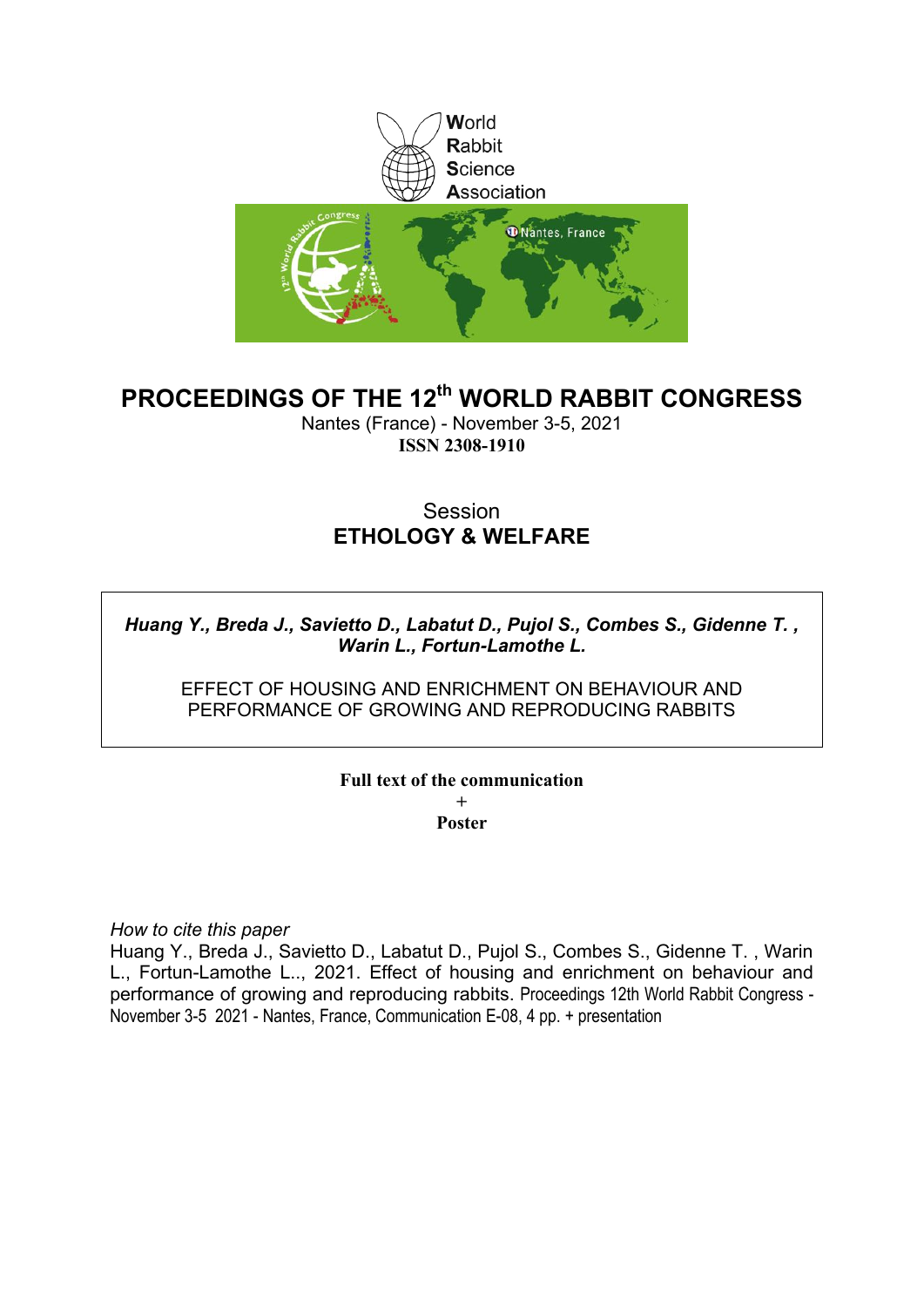# **EFFECT OF HOUSING AND ENRICHMENT ON BEHAVIOUR AND PERFORMANCE OF GROWING AND REPRODUCING RABBITS**

**Huang Y. 1,2\*, Breda J. 1,2, Savietto D. 1,2, Labatut D. 1,2, Pujol S. 1,2, Combes S. 1,2, Gidenne T. 1,2 , Warin L. 1,3, Fortun-Lamothe L. 1,2** 

<sup>1</sup> UMR 1388 GenPhySE, Université de Toulouse, INRAE, INPT, ENVT, F-31326 Castanet-Tolosan, France 2 3L consortium: INRA, ITAVI, Lapin d'Occitanie, Arterris, CLIPP, Welfarm, CIWF, CLCV, Intermarché, Auchan <sup>3</sup> ITAVI, UMT Bird, 37380 Nouzilly, France \*Corresponding author: yayu.huang@inrae.fr

#### **ABSTRACT**

One way to improve rabbit welfare is to enable rabbits to express their natural behaviours. The aim of this study was to investigate the effect of housing and enrichments on behaviour, performance and mortality of growing rabbits (trial 1,  $n = 294$ ), does and their kits (trial 2,  $n = 40$  females over 2 cycles). The modifications concerned size of housing (length to allow jumping, height to allow standing up), enrichment (gnawing or scratching materials, platform for jumping, burrow for hiding), floor type (wire or plastic mesh) and/or group size. These modifications were implemented separately each other or together. The productive performance of growing rabbits and reproductive does was not influenced by the housing system. In trial 1, behaviours such as standing up, gnawing, jumping and walking were rarely observed  $\langle 5\%, \rangle$  but the burrow was frequently occupied (35%). In trial 2, inclusion of gnawing blocks increased gnawing activity. The platform permitted standing and jumping of does, but the proportion of time spent for this activity remained low  $(0.1\%)$ . On the floor, does were more often on plastic-mesh than on wire-mesh (62 *vs*. 38 % of observations; *P* < 0.001). The frequency of does on plastic-mesh decreased from 68% the week of parturition to 60% at weaning  $(P < 0.05)$ , related to increased area occupation by suckling kits  $(P < 0.001)$ . We confirmed that the enrichments tested allow rabbits to express or increase the frequency of natural behaviour.

**Key words:** *Oryctolagus cuniculus*, housing size, platform, floor type, behaviour

# **INTRODUCTION**

Under conventional housing system, rabbit cannot express some of their species-specific behaviours, such as running, jumping, rising up, gnawing, scratching etc. Moreover, poor environment could even give rise to abnormal behaviours or stereotypies such as wire mesh biting or chewing, aggression or apathy (Verga et al., 2007). Wire-mesh floor could also cause pododermatitis or discomfort in reproducing does (Rosell and de la Fuente 2009). It is therefore necessary to propose innovations enabling rabbits to promote the expression of their natural behaviours, while preserving the health and performance of animals. The objective of this study was to investigate the effect of housing modification and/or enrichment on behaviour of growing rabbits (trial 1) as well as does and their kits until weaning (trial 2). The frequency of animals on plastic-mesh or wire-mesh floor was also analysed. The innovative housing systems were designed as part of a participatory approach bringing together actors from the rabbit industry (famers and production supply chain), consumers and associations for defence of animal welfare (Living Lab Lapins, 3L, consortium) to ensure that the proposed innovations remain compatible with the profitability and acceptable working conditions of the farmers.

# **MATERIALS AND METHODS**

The experiments received French agreement (experiment permit number 16330-2018072716211212).

# **Animal and experimental design**

**Trial 1 (growing rabbits).** After weaning (35 d), 294 growing rabbits were divided in 6 groups corresponding to 6 housing systems: **1) Control** (8 dual purpose cages with 6 rabbits each), without particular enrichment, similar to that used in "standard" French farms (3420 cm², 38  $\times$  90  $\times$  30 cm, w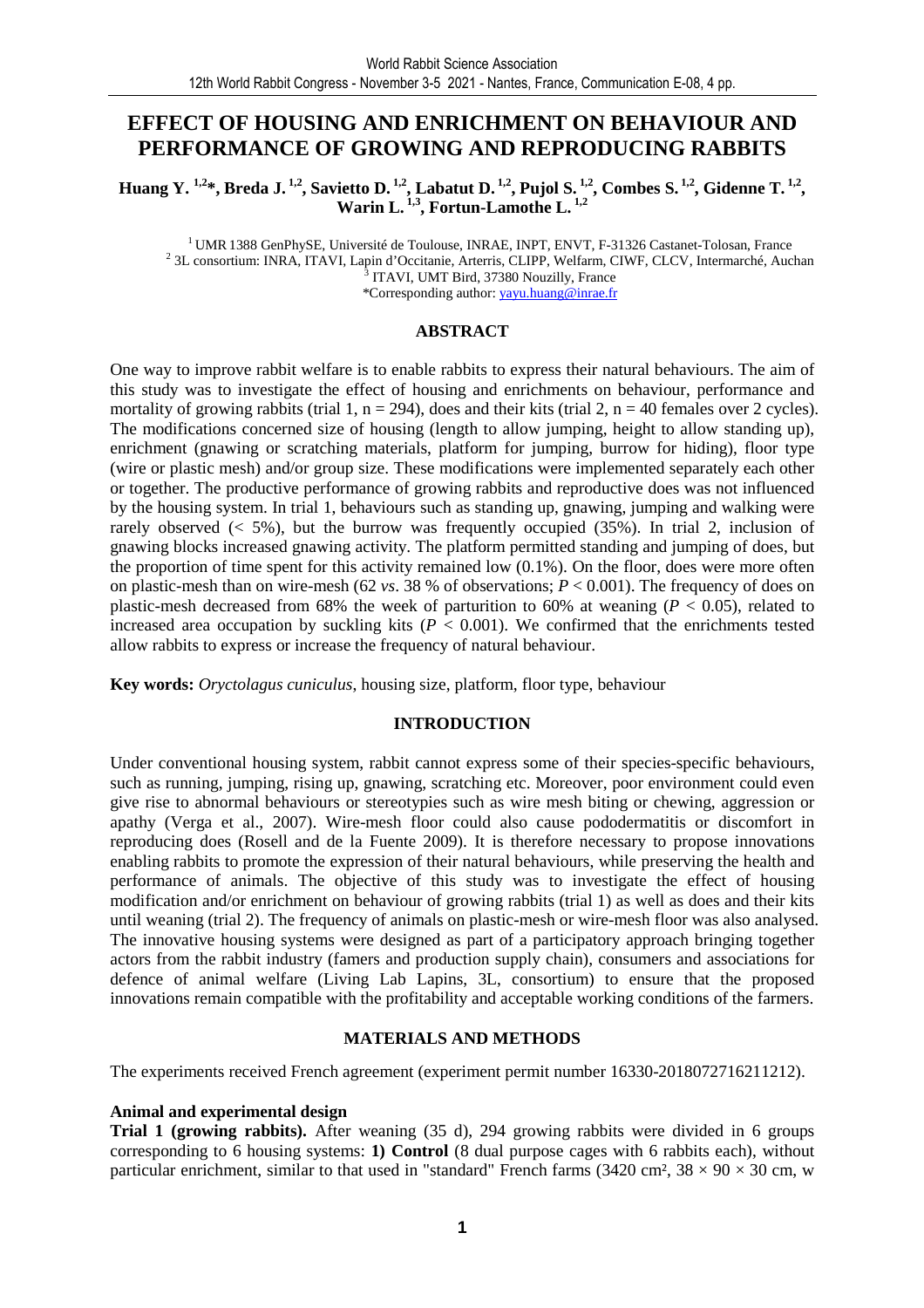$\times$  l  $\times$  h); **2) Pen** (6 pens of 6 rabbits each), enlarged surface (13 680 cm<sup>2</sup> with 30 cm h); **3) Burrow** (7 replicates with 6 rabbits each), with same dimension of the pen with a bottomless box ( $21 \times 50 \times 21$ ) cm) with an opening on the side (15 cm diameter) laid on wire mesh floor; **4) Platform** (7 replicates with 6 rabbits each), with same ground surface than the pen but with a platform composed of 50% plastic-mesh and 50% wire-mesh, installed 30 cm above the floor in the middle of the housing (21 cm width and 3,360 cm²); 5) **Combination LD** (6 replicates of 6 rabbits each, Low Density, 4.4 animals/ $m<sup>2</sup>$ , with same ground surface of the pen including platform, burrow and gnawing block (compacted forage with 80% alfalfa); INZO, Château Thierry , France)**; 6) Combination HD** same living environment as Combination LD but higher number of rabbit (4 replicates of 32 rabbits each; High Density, 23.4 animals/ $m<sup>2</sup>$ ). In each housing system, the floor was composed by 30% of plasticmesh and 70% of wire-mesh. Growing rabbits were fed a commercial pelleted feed and had *ad libitum* access to fresh water through nipple drinkers. Rabbits were weighted at weaning (31 d) and at 70 d of age. The health status and mortality were also recorded daily.

**Trial 2 (rabbit does).** The experiment was performed for two reproductive cycles, which started at parturition (0 d) and ended at weaning of kits (35 d). For each cycle, 40 multiparous rabbit does were housed individually (with litter) and allocated to 5 groups differing on housing enrichment ( $n = 16$ ) does per group since females changed group between cycles): 1) **Control** without any enrichment; 2) **Scratching**, the Control with a PVC frame  $(15 \times 25 \text{ cm})$  containing a black scratch card (which leaves a trace of color in case of scratching) fixed inside the housing; 3) **Platform**, including a platform made with plastic-mesh ( $25 \times 45$  cm w  $\times$  l; 1125 cm<sup>2</sup>) fixed at 30 cm above the floor; 4) **Gnawing**, including a compacted forage block (80% alfalfa), a 20 cm long hardwood stick and a 20 cm long softwood stick; 5) **Combination**, including enrichment of both Scratching, Gnawing and Platform groups. In all groups, housing measured  $102 \times 47 \times 30$  cm (w  $\times 1 \times h$ ) and the floor consisted of half of wire-mesh and half of plastic-mesh. The does were fed *ad libitum* a commercial pelleted feed adapted to reproducing females and access to fresh water. They were weighed at insemination (-31 d) at parturition (0 d) and weaning of litters (35 d). Individual feed intake was monitored (females and litter where appropriate). The litter size was evaluated at birth and at weaning (35 d). Mortality was recorded daily.

# **Behavioural evaluation**

**In trial 1,** the rabbits were identified using color marking for behavioural evaluation (only 6 out of 32 in Combination HD). Behaviour was evaluated by 2 min of direct observation twice a week, both in the morning and in the afternoon of same day, during 6 weeks. The location of rabbits in the different areas of housing (wire, plastic-mesh floor or platform) was evaluated 3 times per week during 6 weeks. **In trial 2,** behaviour (6 obs. during 2 min) and position of does and their kits (from 14 days of age) in the housing system were evaluated by direct observation 4 times per week during each reproductive cycle. The location of doe in the housing system and the number of kits in each area (wire-mesh, plastic-mesh, platform, and nest) was also evaluated. The forage blocks were weighted to evaluate their use. The use of wood and scratch cards were evaluated using a 3-point scale (0: not used; 1: less than 1/3 used; 2: 1/3 to 2/3 used; 3 more than 2/3 used). In both experiments, the behaviours recorded were: resting, eating, sitting, standing, gnawing, jumping and walking (Gunn and Morton, 1995).

# **Statistical analyses**

All analyses were performed by using statistical software R version 3.4.0 (R Core Team, 2017). Quantitative data were analysed using a linear model and qualitative data (mortality, frequency on each floor type, behaviour) were analysed using logistic regression. Data were not transformed and models included housing system, week of observation and their interactions as fixed effect (trial 1), as well as parity, reproductive cycle and animal as random effect (trial 2).

# **RESULTS AND DISCUSSION**

**Trial 1 (growing rabbits).** The housing system did not influence performance of growing rabbits: body weight (2320 g at 70 d; NS); morbidity rate (6%; NS); mortality (7%; NS) in agreement with Farkas et al. (2016) and Matics et al. (2018) who reported no effect of housing enrichment on growth performance of growing rabbits. No injuries were observed. Maertens et al. (2004) reported higher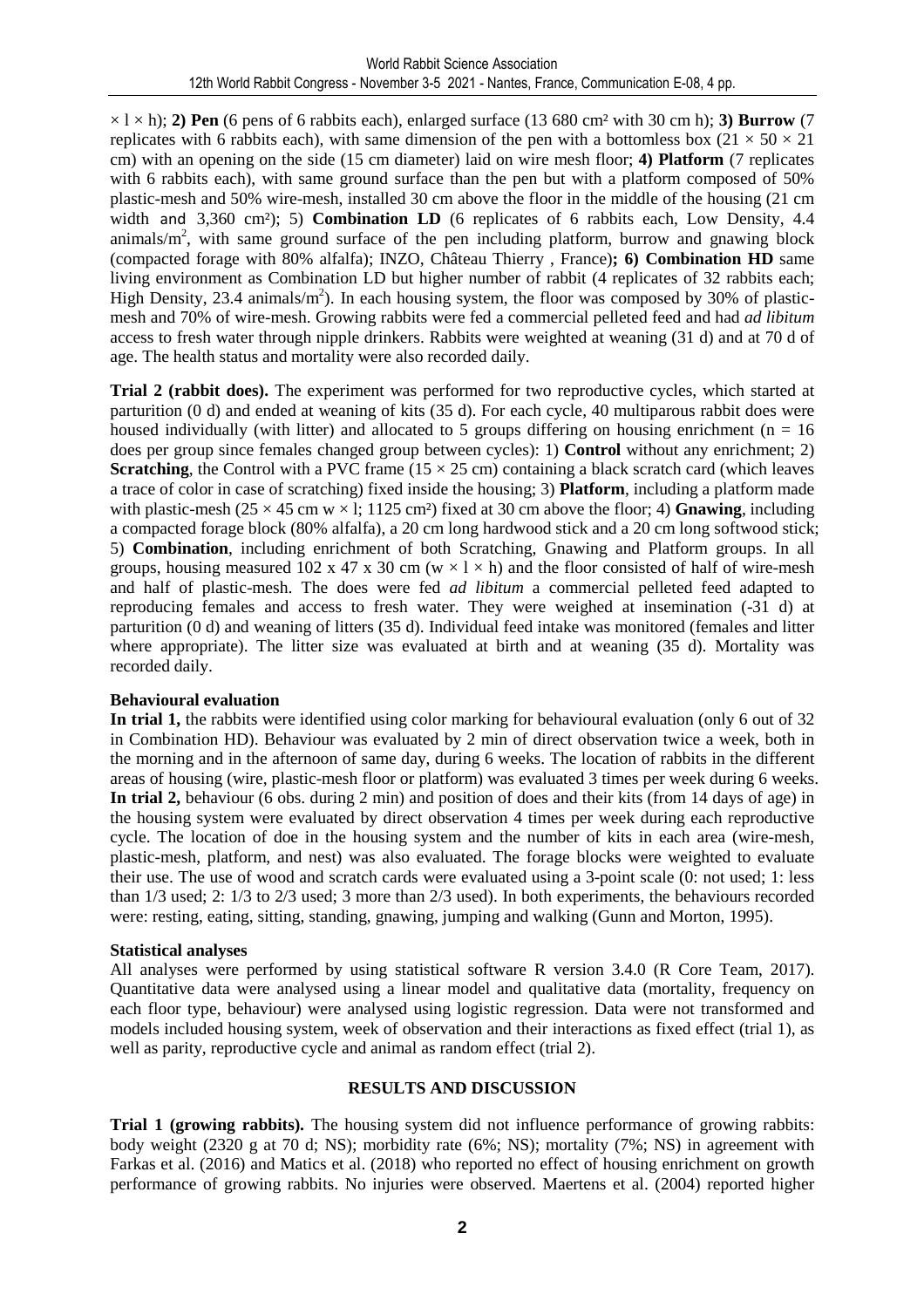weight gain in enriched pens with lower stocking density compared to barren pens during the first 2 weeks after weaning. On the contrary, Trocino et al. (2019) observed decreased growth (-2. 2g/d) of rabbits in pens enriched with a hiding tube and more injured rabbits (+8.9%) in pens with platforms. Whatever the housing system, rabbits were resting for most of the observations (76% of the total observation time), followed by eating  $(15%)$  and sitting  $(5%)$ . Behaviours such as standing  $\left(\langle 1\% \right)$ gnawing (<1%) jumping and walking (<2%) were rarely observed. Also, rabbits were rarely observed on the platform (<3%) in current study. Since growing rabbits might spend more time on the platform during night than during daytime (Lang and Hoy, 2011), the use of platform by rabbits might be underestimated during our observation which took place during daytime. Its position, in the middle of the housing system, could also have been detrimental for its use. The burrow was used by rabbits both inside (7%) or above (8%). Occupation was higher  $(P < 0.001)$  in the Burrow system (13% inside and 11% above), than in the Combination LD (4% inside and 6% above) or HD (4% inside and 8% above). Other enrichments in the Combination groups might have attracted attention of rabbits or the space available was sufficient to avoid the need to hide. Contrary to results of Princz et al. (2008), in the present study frequency of rabbits was similar on plastic-mesh or wire-mesh floor.

**Trial 2 (rabbit does).** In line with Rommers et al. (2014), production performance of does were not influenced by the housing system (NS): body weight averaged 4943 g and 4931 g at the beginning and the end of experiment; the litter size was 9.1 alive at birth and 8.2 at weaning; the feed intake averaged 487 g/d.

The does were mostly lying during observations (60% of

|             | Control   | Scratchin | Platform  |           | Gnawing Combination SEM P-value |       |                  |
|-------------|-----------|-----------|-----------|-----------|---------------------------------|-------|------------------|
|             | $(n=288)$ | $(n=298)$ | $(n=300)$ | $(n=286)$ | $(n=320)$                       |       |                  |
| Resting     | 69.70%    | 72.60%    | 71.30%    | 73.60%    | 73.60%                          | 0.86% | 0.212            |
| Grooming    | 14.20%    | 11.70%    | 16.10%    | 10.90%    | 10.50%                          | 0.57% | 0.039            |
| Feeding     | 11.40%    | 10.10%    | 8.00%     | 8.30%     | 8.90%                           | 0.50% | 0.242            |
| Walking     | 2.00%     | 1.80%     | 1.60%     | 1.00%     | 1.40%                           | 0.16% | 0.288            |
| Gnawing     | 1.50%     | 2.30%     | 1.30%     | 4.50%     | 4.70%                           |       | $0.28\% < 0.001$ |
| Interacting | 0.90%     | 1.30%     | 1.80%     | 1.70%     | 0.90%                           | 0.17% | 0.47             |

Resting include Lying, sitting and standing; Feeding include eating and drinking;

Scratching was rarely observed, statistical analysis was not performed.

total observation time), followed by grooming (13%), sitting (12%), eating (7%), gnawing (3%), drinking (3%) and interacting with their kits (1%). The behaviours such as standing (12 of the total records, average 0.1% of observation time), jumping (7 records) and scratching (5 records) were rarely observed whatever the group (NS). Gnawing of hard wood was not observed at all, which confirmed the preference of rabbits for soft than hard wood as observed by Princz et al. (2007). As expected, gnawing behaviour was more frequent in Gnawing and Combination housing systems than in other groups (4.5% and 4.7%  $vs$  <3%;  $P < 0.05$ ) as confirmed by the consumption of compacted forage blocks (23  $\pm$  14 g and 29  $\pm$  15 g in Gnawing and Combination groups, NS). The gnawing behaviour was rarely observed (only 0.2% of total observations for does in the Combination housing systems). However, evaluation of soft wood sticks at the end of the experiment showed that they were fairly used by does from Gnawing and Combination groups (average score:  $1.7 \pm 1.0$  *vs*.  $1.5 \pm 1.0$ , *P* = 0.54). The decrease of stereotypes by the inclusion of gnawing sticks has been previously reported (Princz et al., 2007). .

The platform provides more opportunities for movement and exercise. It also offers does the possibility of escaping from their kits once they leave the nest box (Mirabito et al., 1999; Mikó et al., 2014). In our study, standing and jumping were observed in Platform (0.3% of observation time) and Combination housing systems (0.3% of time), but at a low rate. Does were observed more often on the floor (98% of 1352 records) and rarely on the platform  $(1.6%)$  or in nest box  $(0.6%)$ . According to Mirabito et al. (1999) and Mikó et al. (2014), does spend more time on the platform when kits begin to leave the nest box but, when kits start to jump up onto the platform, does spend more time on the floor. Scratching was scarcely recorded at the direct observation  $( $0.1\%$  of observation time)$ . However, the scratching cards were regularly (changes along experiment) and finally highly used (average score 2.5  $\pm$  0.9 *vs*. 1.9  $\pm$  1.2 in Scratching and Combination housing systems, *NS*). This means that some behaviours take a very short time and are difficult to be observed with direct diurnal observations ..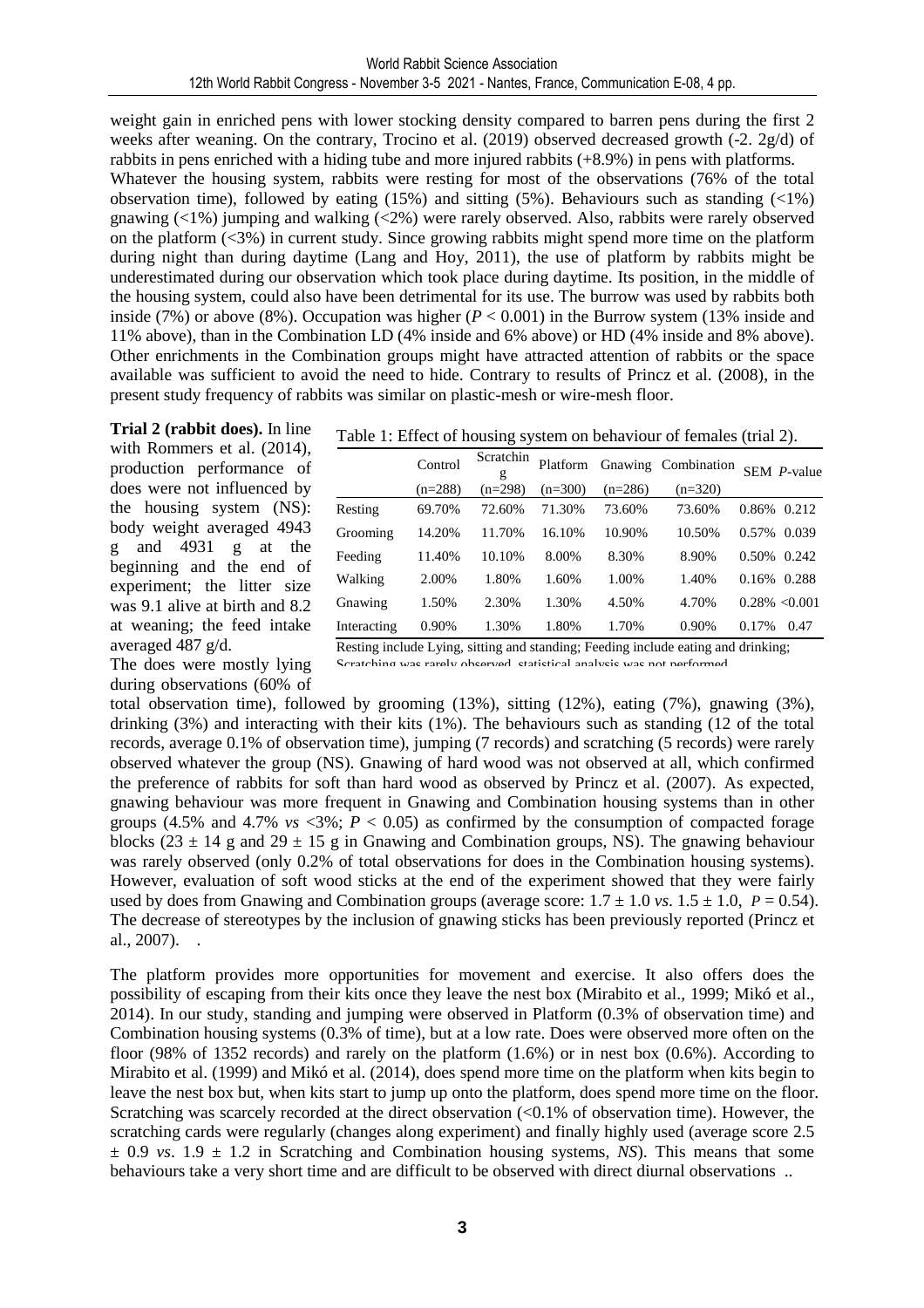The use of a plastic foot-rest on the wire net floor is recommended to provide a comfortable resting area and to avoid footpad injuries (Rosell and de la Fuente, 2009). In our study, when does were on the floor (data on platform excluded),  $62\%$  were on plastic-mesh ( $P < 0.001$ ). This preference for plasticmesh was influenced by experimental group  $(P < 0.001)$  being the most used in Control group (71%) and the least used in Scratching (58%) and Gnawing groups (55%). Frequency of does on plastic-mesh also decreased over observation weeks ( $P < 0.05$ ), from 68% (week 1) to 60% (week 5). This could be explained by increased area occupation of growing kits that limited the choice of does. In fact, when does were observed on wire-mesh, 67% of kit were on plastic-mesh; when does were observed on plastic-mesh only 62% of kits were on plastic-mesh (*P* < 0.05). Kits were mainly observed on the floor (471 of 493 records) and, when on floor, more often on plastic-mesh  $(65\%, P < 0.001)$ .

#### **CONCLUSIONS**

Housing modification and enrichment did not affect performance of both growing rabbits and reproductive does. The enrichment allowed the expression of several natural behaviours of rabbit (gnawing, scratching or hiding) but these behaviours were sometimes difficult to measure using direct diurnal observation (gnawing and scratching) for a low amount of time. Enrichment use could be affected by their spatial structure (platform position) or interaction between the different enrichments or animal density (use of burrow in low and high density combination system). Further studies would be necessary to compare different position and size of enrichments such as platforms and burrows.

#### **ACKNOWLEDGEMENTS**

The authors thank the staff of GenPhySE rabbit experimental unit for the daily care of animals, members of 3L consortium for critical debates and French Occitania region and EU (FEDER) for financial support.

#### **REFERENCES**

- Farkas T.P., Dal Bosco A., Szendro Zs., Filiou E., Matics Zs., Odermatt M., Radnai I., Paci G., Gerencser Z. 2016. Production of growing rabbits in large pens with and without multilevel platforms. *In Proc. 11th World Rabbit Congress, 2016 June, Qingdao, China, 663–666.*
- Gunn D., Morton D.B. 1995. Inventory of the behaviour of New Zealand White rabbits in laboratory cages. *Applied Anim. Behav. Sci., 45, 277-292*.
- Lang C., Hoy S. 2011. Investigations on the use of an elevated platform in group cages by growing rabbits. *World Rabbit Science, 19, 95-101.*
- Maertens L., Tuyttens F., Van Poucke E. 2004. Group housing of broiler rabbits: performances in enriched *vs* barren pens. *In Proc. 8th World Rabbit Congress, 2004 September, Puebla, Mexico, 7-10.*
- Matics Zs., Farkas T.P., Dal Bosco A., Szendrő Zs., Filiou E., Nagy I., Odermatt M., Paci G., Gerencsér Z. 2018. Comparison of pens without and with multilevel platforms for growing rabbits. *Ital. J. Anim. Sci., 17, 469-476*.
- Mikó A., Matics Zs., Gerencsér Z., Odermatt M., Radnai I., Nagy I., Szendrő K., Szendrő Zs. 2014. Performance and welfare of rabbit does in various caging systems. *Anim., 8, 1146-1152*.
- Mirabito L., Buthon L., Cialdi G., Galliot P., Souchet C. 1999. Effet du logement des lapines en cages rehaussées avec plateforme: Premiers resultats. *In Proc. 8èmes Journées de la Recherche Cunicole, 1999 November, Paris, France, 67-70.*
- Princz Zs., Dalle Zotte A., Radnai I., Bíró-Németh E., Matics Zs., Gerencsér Z., Nagy I., Szendrő Zs. 2008. Behaviour of growing rabbits under various housing conditions. *Applied Anim. Behav. Sci., 111, 342-356.*
- Princz Zs., Orova Z., Nagy,I., Jordan D., Štuhec I., Luzi F., Verga M., Szendrő Zs. 2007. Application of gnawing sticks in rabbit housing. *World Rabbit Sci., 15, 29-36.*
- Rommers J.M., Bracke M., Reuvekamp B., Gunnink H., de Jong I.C. 2014. Cage-enrichment: rabbit does prefer straw or a compressed wooden block. *World Rabbit Sci., 22, 301-309*.
- Rosell J.M., De la Fuente L.F. 2009. Effect of footrests on the incidence of ulcerative pododermatitis in domestic rabbit does. *Anim. Welfare, 18, 199-204.*
- Trocino A., Zomeño C., Filiou E., Birolo M., White P. Xiccato G. 2019. The Use of Environmental Enrichments Affects Performance and Behavior of Growing Rabbits Housed in Collective Pens. *Animals, 9, 537.*
- Verga M., Luzi F., Carenzi C. 2007. Effects of husbandry and management systems on physiology and behaviour of farmed and laboratory rabbits. *Hormon. Behav., 52, 122-129.*